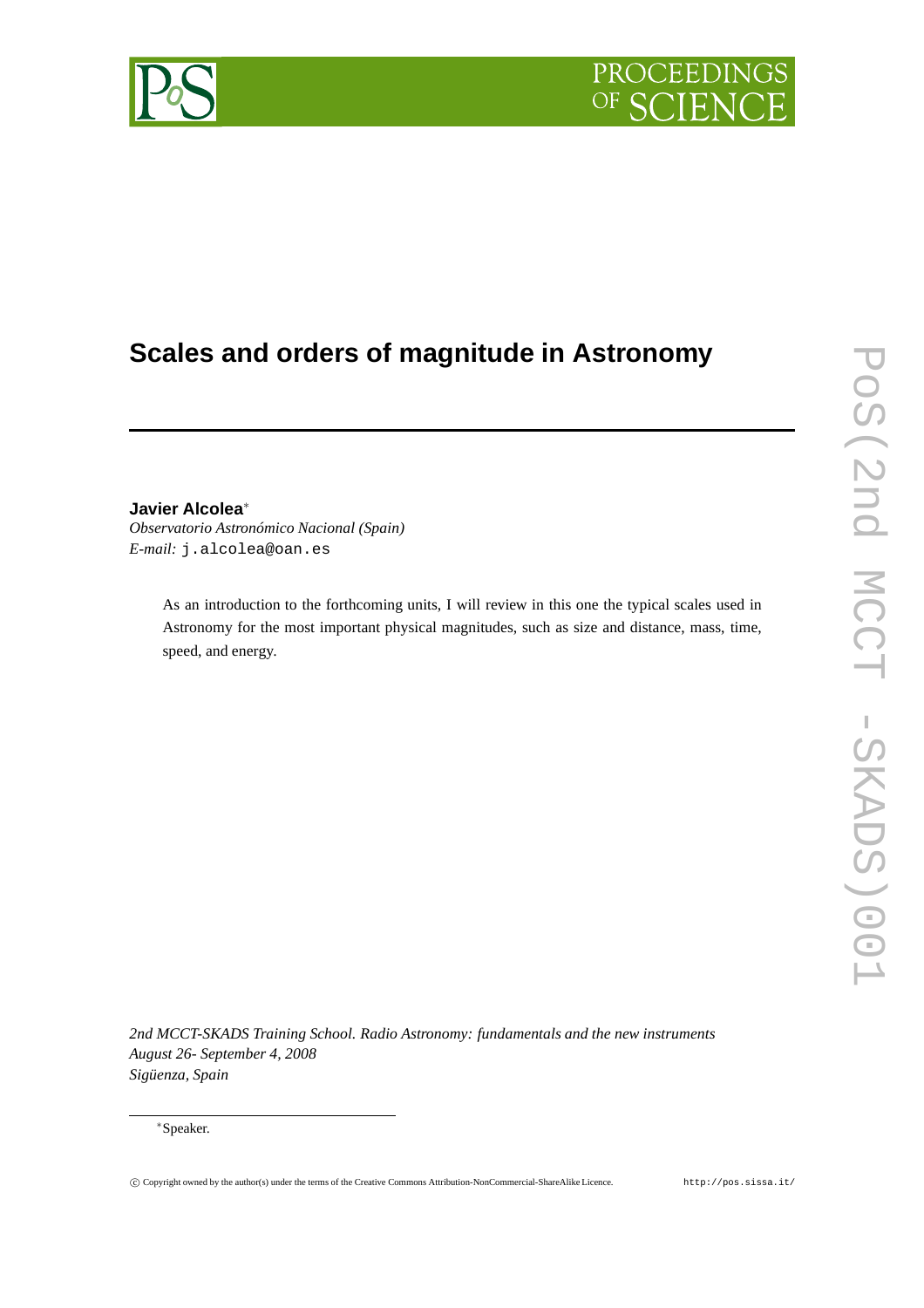# **1. Introduction: Astronomical units**

Astronomy is the science that studies the bodies, processes and phenomena occurring outside the Earth's atmosphere. Yet it also deals with substances that found in the Earth are of extraterrestrial origin. Because of its subjects of study, Astronomy is a very broad science, where observations have larger impact than laboratory studies. Astronomy deals with systems extremely large and at the same time very far away from us. These systems, may consist in much more smaller components, sometimes even of microscopic size. In addition, in Astronomy we study both very energetic processes as well as emissions arising from systems nearly at the absolute zero of temperature. These processes can be very fast, lasting for just a few seconds, or be very slow lasting thousands of million years.

All these characteristics make that the quantities measured in Astronomy may have a very large range of values, from very small figures to very large ones. The handling of very large or very small figures is not very practical, this is why in Astronomy we use a broad variety of units for the same physical magnitude. These units are typically used in those contexts for which they may result better suited. This general tendency in Astronomy difficults up to some point the comprehension of the relevant scales and orders of magnitude for those who are not very familiar with the field. Since this school is not intended just for radio astronomers, even not just for astronomers, as an introduction to the forthcoming units, I am going to review the typical scales used in Astronomy for the most important physical magnitudes: size and distance, mass, time, speed, and energy.

# **2. Sizes and size units in Astronomy**

| • Typical size nucleons                      | femtometers (fm = $10^{-15}$ m)                                      |
|----------------------------------------------|----------------------------------------------------------------------|
| • Typical size of atoms and small molecules  | Ånströngs ( $\AA = 10^{-10}$ m)                                      |
| • Circumstellar and interstellar dust grains | microns ( $\mu$ m = 10 <sup>-6</sup> m)                              |
| • Micro-meteorites                           | millimeters (mm = $10^{-3}$ m)                                       |
| • Meteorites and comets                      | meters — kilometers (m, km = $10^3$ m)                               |
| • Planets, satellites and large asteroids    | thousands of kilometers                                              |
| - The Earth                                  | $1.310^{4}$ km                                                       |
| - Mercury                                    | $4.910^3$ km                                                         |
| - Jupiter                                    | $1.4\,10^5$ km                                                       |
| - The Moon                                   | $3.510^3$ km                                                         |
| $-$ Io                                       | $3.610^3$ km                                                         |
| - Titan                                      | 5.1 $10^3$ km;                                                       |
| - Ceres                                      | $9.310^2$ km                                                         |
| $\bullet$ Stars                              | Solar radius (R <sub>o</sub> = $710^5$ km = 4.6 10 <sup>-3</sup> AU) |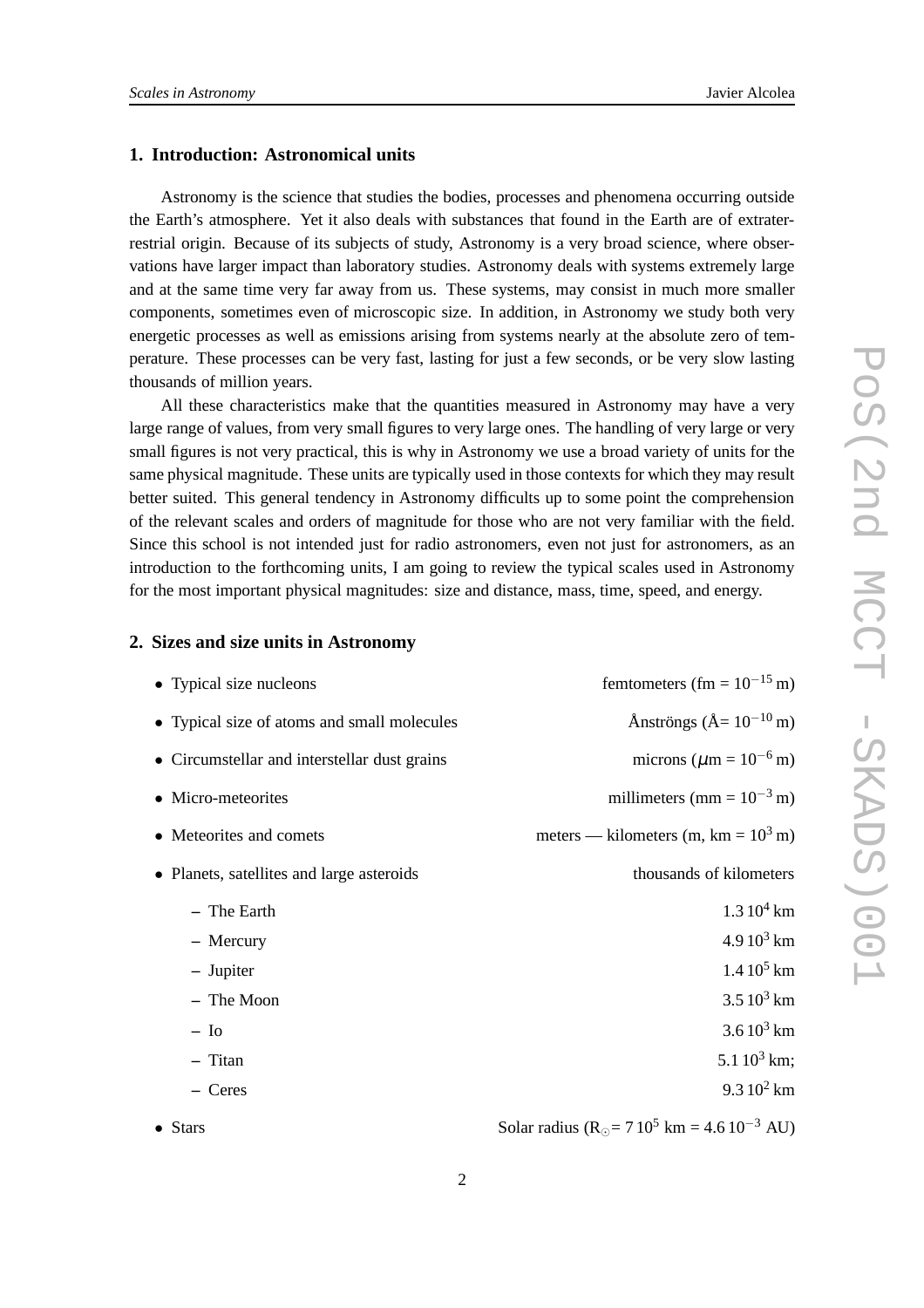| - Dwarf stars                         | $0.01 - 0.1 R_{\odot}$                                     |
|---------------------------------------|------------------------------------------------------------|
| - Red giants and supergiants          | $100 - 1000 R_{\odot}$                                     |
| • Planetary systems                   | Astronomical Units (AU = $1.5 10^8$ km = $4.8 10^{-6}$ pc) |
| - Orbit of Neptune                    | 60 AU                                                      |
| - Kuiper belt                         | 2000 AU                                                    |
| • Molecular clouds                    | parsecs (pc = $310^{16}$ m = $210^5$ AU)                   |
| - Dark clouds                         | $1 - 20 pc$                                                |
| - Giant clouds                        | $50 - 100$ pc                                              |
| • Galaxies                            | kiloparsecs (kpc = $10^3$ pc = $3 10^{19}$ m)              |
| - Spiral galaxies                     | $5 - 250$ kpc                                              |
| The Milky Way                         | 50 kpc                                                     |
| - Elliptical galaxies                 | $1 - 200$ kpc                                              |
| - Irregular galaxies                  | $1 - 10$ kpc                                               |
| • Active Galactic Nuclei (AGNs)       |                                                            |
| - Giant radio-emitting lobes in 3C273 | 5.000 kpc                                                  |
| $-$ Central engine of the AGN (M 87)  | $\lesssim$ 0.08 pc $\sim$ 1.6 10 <sup>4</sup> AU           |
| • Galaxy clusters                     | megaparsecs (Mpc = $10^{+6}$ pc = 3 $10^{22}$ m)           |
| - Cluster                             | several Mpc                                                |

**–** Super-clusters and voids several tens of Mpc

# **3. Distances in Astronomy**

| • Planetary Systems                                         | Astronomical Units (AU = $1.5 10^8$ km = $4.8 10^{-6}$ pc) |
|-------------------------------------------------------------|------------------------------------------------------------|
| - Radius of the orbit of Mercury                            | $0.39 \text{ AU}$                                          |
| - Radius of the orbit of the Earth                          | 1 AU                                                       |
| - Radius of the orbit of Neptune                            | 30 AU                                                      |
| - Radius of the orbit of the Moon                           | $0.0025$ AU $(3.810^5$ km)                                 |
| - Radius of the orbit of the innermost satellite of Jupiter | $0.0008$ AU $(1.310^5$ km)                                 |
| - Radius of the orbit of the outermost satellite of Jupiter | $0.2 \text{ AU}$ (3.5 $10^7 \text{ km}$ )                  |
| • Distances between stars in our Galaxy                     | several $pc$ — several kpc                                 |
| - Distance from the Sun to Proxima Centauri                 | $1.3 \text{ pc}$                                           |
| - Number of stars closer than 5 pc to our Sun               | $\sim$ 40                                                  |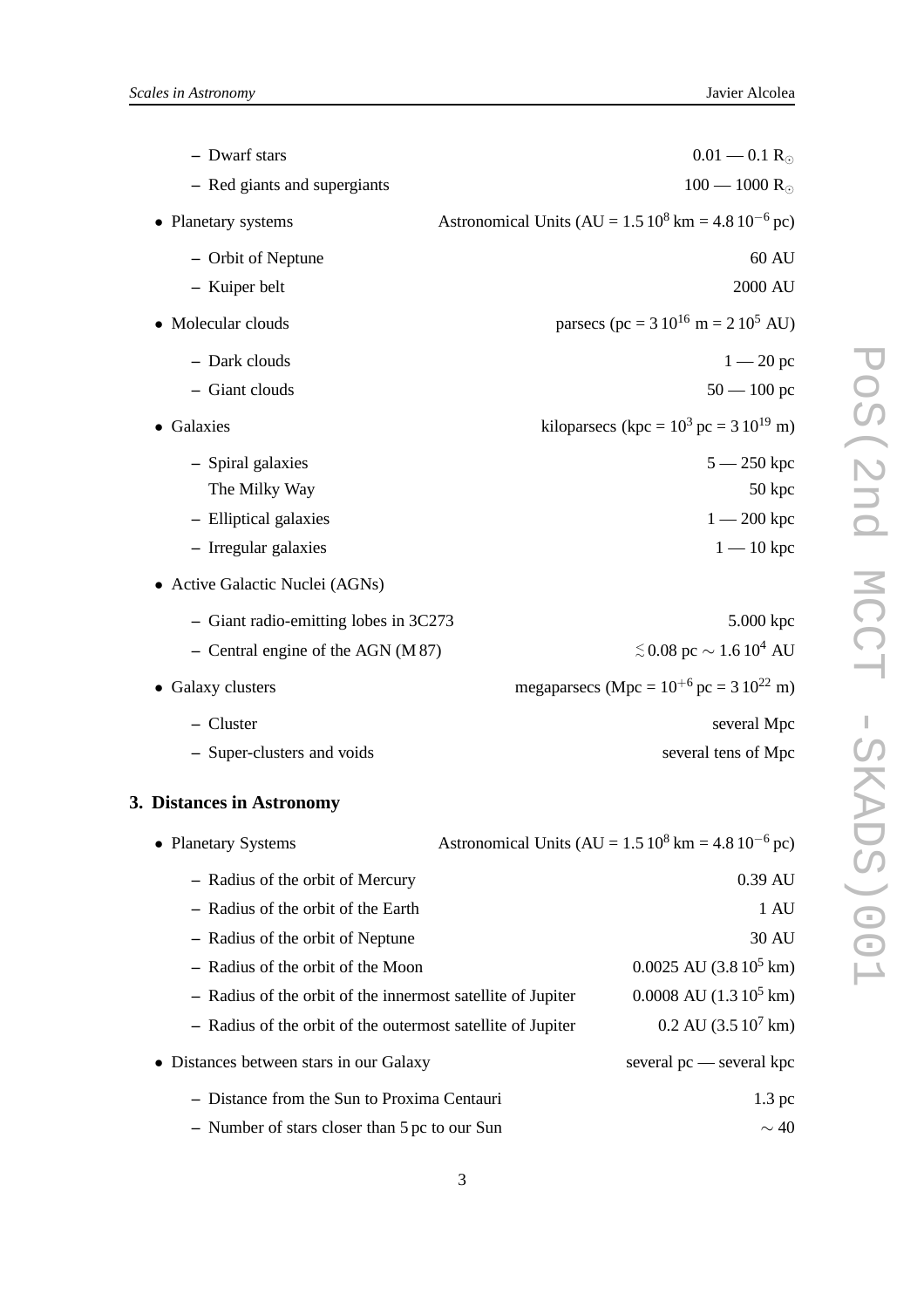| - Distance from the Sun to Taurus (dark molecular cloud)         | 140 <sub>pc</sub>   |
|------------------------------------------------------------------|---------------------|
| - Distance from the Sun to Orion (giant molecular cloud complex) | $500$ pc            |
| - Distance from the Sun to the center of our Galaxy              | 8500 pc (8.5 kpc)   |
| • Distance to other Galaxies in the Local Group                  | tens of $kpc$ — Mpc |
| - Distance to the Magellanic Clouds                              | $50 - 60$ kpc       |
| - Distance to the Andromeda Galaxy $(M31)$                       | $750$ kpc           |
| - Distance to Leo A (the farthest one)                           | 2300 kpc            |
| • Distances to other nearby galaxies                             | up to $20 - 30$ Mpc |
| - Distance to $M51$                                              | 11 Mpc              |

• Distances to distant galaxies hundreds to thousands of Mpc

We can also use red-shift units (*z*). Due to the Doppler effect, the wavelength  $\lambda$  of the electromagnetic waves (EMWs) radiated by an emitter which is moving away from us at a speed  $v$ , will change according to the law:

$$
\lambda = \lambda_0 (1 + z)
$$
 ;  $z = \frac{\lambda - \lambda_0}{\lambda_0} = \sqrt{\frac{c + v}{c - v}} - 1$ 

where  $\lambda$  is the wavelength observed by us,  $\lambda_0$  is the wavelength in the reference frame of the emitter (at rest) and *c* is the speed of light in vacuum ( $\sim$  299 792.458 km s<sup>-1</sup>).

According to the Hubble law, the distance to the distant galaxies is proportional to the speed at which the galaxy is receding from us, as consequence of the Big Bang:

$$
D = \frac{v}{H_0} \quad ; \quad H_0 \sim 75 \,\mathrm{km\,s^{-1}\,Mpc}^{-1} \quad ; \quad v = c \,\frac{(1+z)^2 - 1}{(1+z)^2 + 1}
$$

where *D* is the distance in Mpc. (We are assuming that there has not been acceleration nor deceleration in the Universe since the Big Bang, i.e.  $q_0 = 0$  and  $\Lambda_c = 0$ , which today we know is not true). Therefore, knowing the red-shift we can estimate the distance to a very far away object. Using the parameters above we obtain the following conversion table:

|                                      | $z = 0.1 \Rightarrow D = 380$ Mpc  |
|--------------------------------------|------------------------------------|
|                                      | $z = 0.5 \Rightarrow D = 1500$ Mpc |
|                                      | $z = 1.0 \Rightarrow D = 2400$ Mpc |
| - Typical distance to quasars        | $z = 3.0 \Rightarrow D = 3500$ Mpc |
| - Dist. to the farthest radio-quasar | $z = 6.2 \Rightarrow D = 3850$ Mpc |
|                                      |                                    |

– Dist. to the most distant galaxy (with well known red-shift)  $z = 6.96 \Rightarrow D = 3900$  Mpc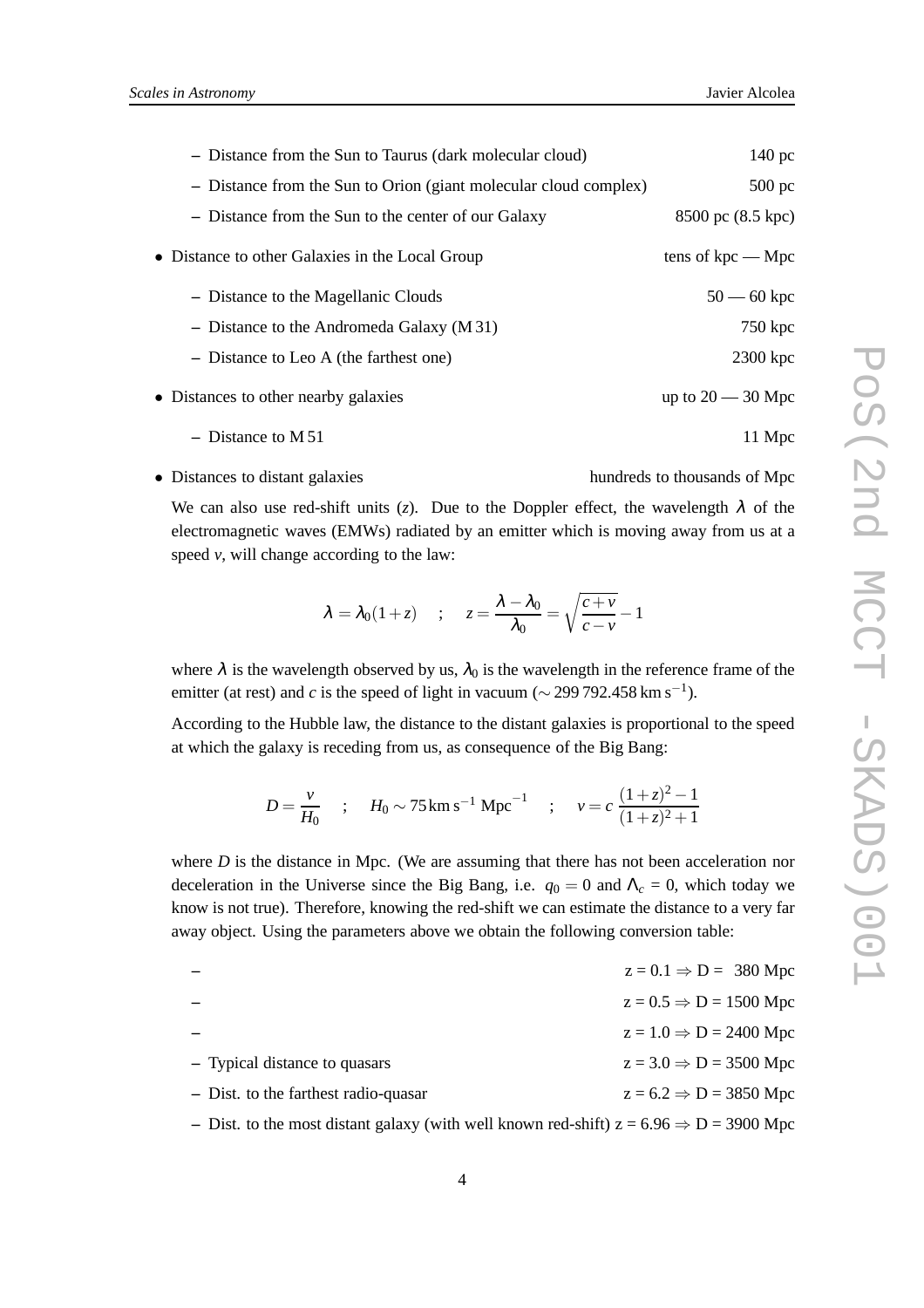# **4. Masses and mass units in Astronomy**

| • Planets                                           | mass of Jupiter ( $M_{Jup} = 1.9 10^{27} kg \approx 0.001 M_{\odot}$ )                         |
|-----------------------------------------------------|------------------------------------------------------------------------------------------------|
| - The Earth                                         | $3.2~10^{-3}$ M <sub>Jup</sub>                                                                 |
| - Planets                                           | $< 0.013 M_{\odot}$ (< 13 M <sub>Jup</sub> )                                                   |
| $\bullet$ Stars                                     | solar masses $(M_{\odot} = 2.0 \, 10^{30} \, \text{kg} \approx 1000 \, \text{M}_{\text{Jup}})$ |
| - The Sun                                           | $1 M_{\odot}$                                                                                  |
| - Normal stars                                      | $0.08 - 100$ M <sub>o</sub>                                                                    |
| - Brown dwarfs                                      | $0.013 - 0.08$ M <sub><math>\odot</math></sub>                                                 |
| - Stellar size black holes                          | several $M_{\odot}$                                                                            |
| • Molecular clouds                                  |                                                                                                |
| - Taurus (dark molecular cloud)                     | $10^4$ M <sub><math>\odot</math></sub>                                                         |
| - Orion (giant molecular cloud)                     | 5 $10^5$ M <sub><math>\odot</math></sub>                                                       |
| • Nuclei of galaxies                                |                                                                                                |
| - Super-massive black hole in Sgr $A^*$ (Milky Way) | $2.610^6$ M <sub><math>\odot</math></sub>                                                      |
| - Super-massive black hole in a typical AGN         | $10^7 - 10^9$ M <sub>o</sub>                                                                   |
| • Galaxies                                          |                                                                                                |
| - Spiral galaxies                                   | $10^9 - 410^{11}$ M <sub>o</sub>                                                               |
| - Elliptical galaxies                               | $10^5 - 10^{13}$ M <sub>o</sub>                                                                |
| - Irregular galaxies                                | $10^8 - 3 10^{10}$ M <sub>o</sub>                                                              |

### **5. Energies and power units in Astronomy**

Rather than about Energy, in Astronomy we usually talk about Luminosity, which is the energy emitted by a certain source per unit of time, i.e. it is the power emitted by the object (not only by means of EMWs but by all means). Luminosities are always measured in units of the luminosity of the Sun, i.e. solar luminosities, L<sub>☉</sub> = 3.9  $10^{26}$  W (3.9  $10^{33}$  erg s<sup>-1</sup>).

• Stars

| $10^{-4} - 10^{-2}$ L <sub>o</sub> |
|------------------------------------|
| $1 L_{\odot}$                      |
| $10^4 - 10^6$ L <sub>o</sub>       |
| $10^8 - 10^{10}$ L <sub>o</sub>    |
|                                    |

• Galaxies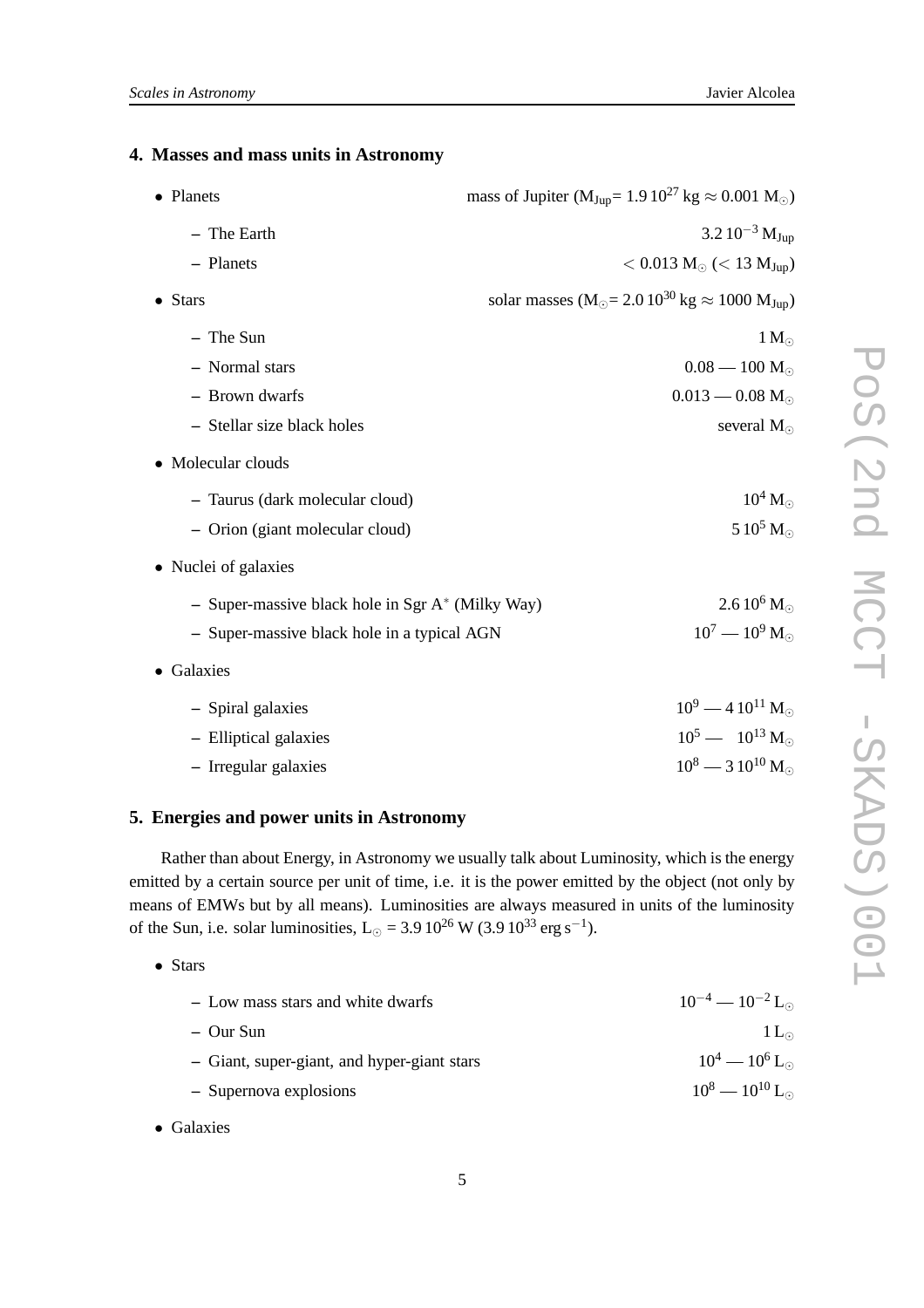| - Normal spiral galaxies        | $10^8 - 210^{10}$ L <sub>o</sub> |
|---------------------------------|----------------------------------|
| - Normal elliptical galaxies    | $310^5 - 10^{11}$ L <sub>o</sub> |
| - Irregular galaxies            | $10^7 - 10^9$ L <sub>o</sub>     |
| • Active galactic nuclei (AGNs) | $10^8 - 10^{14}$ L <sub>o</sub>  |

## **6. Time scales in Astronomy**

Usually, time in Astronomy is measured as in normal life in seconds (s), minutes (m), hours (h), days (d) and years (yr). The most common unit is the year, since in general astronomical processes evolve very slowly in comparison with human standards. Nevertheless, for very fast events, such as explosive phenomena, variability, etc., seconds and days are the preferred units.

| • Age of the Universe after WMAP results                            | 13.7 Gyr $(1.37 \, 10^{10} \, \text{yr} = 4.1 \, 10^{17} \, \text{s})$ |
|---------------------------------------------------------------------|------------------------------------------------------------------------|
| • Age of the Universe at the end of the primordial nucleo-synthesis | 1000 s                                                                 |
| • Age of the Universe at the Recombination Epoch                    | 300.000 yr                                                             |
| • Age of the Sun and Solar System                                   | $4.6$ Gyr                                                              |
| • Stars: duration of their lives while in the main sequence         |                                                                        |
| - Star with $0.5 M_{\odot}$                                         | $200 \,\mathrm{Gyr}$                                                   |
| - Star with $1.0 M_{\odot}$                                         | 10 Gyr                                                                 |
| - Star with $3.0 M_{\odot}$                                         | $0.5\,\mathrm{Gyr}$                                                    |
| - Star with $25 M_{\odot}$                                          | $0.005 \,\mathrm{Gyr}$                                                 |
| • Stellar variability                                               | $seconds - years$                                                      |
| $\bullet$ AGNs                                                      |                                                                        |

**–** Duration of the activity period of AGNs ∼ several Gyr  $-$  Variability timescale in AGN several hours — several tens of yr  $(10^4 - 10^9 s)$ 

Sometimes, from the variability timescales we can roughly estimate the size of the emitting region along the line of sight. We just need to multiply the typical time scale of the fluctuations of the by the speed of light, to obtain the typical size of the emitting region.

### **7. Speeds in Astronomy**

Speeds are normally measured in  $km s^{-1}$ , except when they are close to the speed of the light *c*, when they are usually given in units of fractions of *c*.

• Maximum possible speed, *c* (just for massless particles) 299 792.458 km s−<sup>1</sup>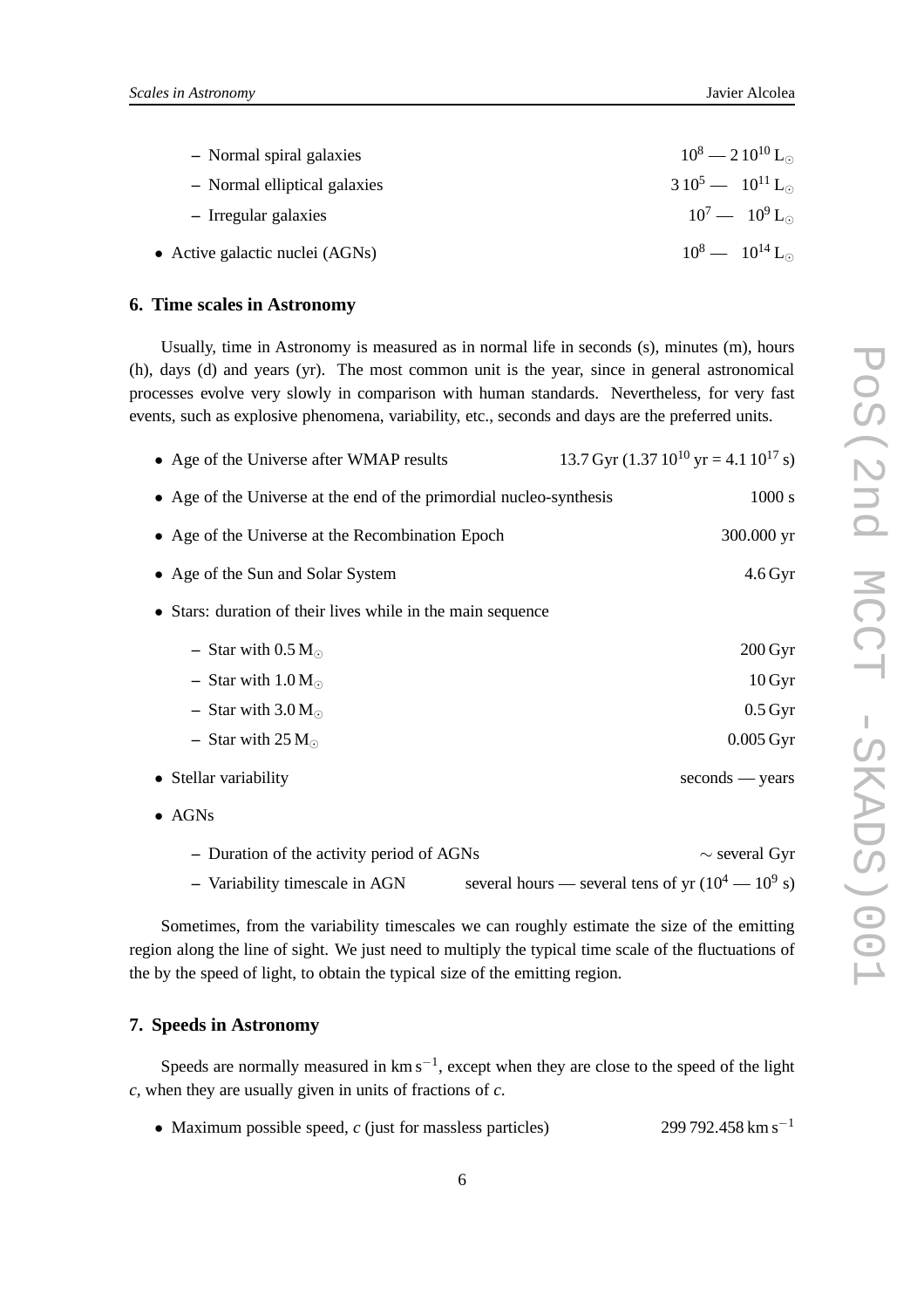- Receding speed of the most distant galaxy  $(z = 6.96)$
- Orbital velocities

$$
\frac{mv_{\rm orb}^2}{r} = G \frac{Mm}{r^2} \quad \Rightarrow \quad v_{\rm orb} = \sqrt{\frac{MG}{r}}
$$

where *G* is the Gravitational constant  $(6.673(10) 10^{-11} \text{ m}^3 \text{ kg}^{-1} \text{ s}^{-2})$  and *M* is the mass of the attracting body.

| - Orbital speed of the Moon (around the Earth)                      | $1 \text{ km s}^{-1}$                  |
|---------------------------------------------------------------------|----------------------------------------|
| - Orbital speed of the Earth (around the Sun)                       | $30 \rm km s^{-1}$                     |
| - Orbital speed of Neptune (around the Sun)                         | $5.5 \,\mathrm{km\,s^{-1}}$            |
| - Orbital speed of the Sun (around the center of the Galaxy)        | $220 \rm km s^{-1}$                    |
| - Orbital speed of the S1 star $(Sgr A^*)$                          | $1400 \,\mathrm{km} \,\mathrm{s}^{-1}$ |
| $-$ Orbital speed of the central regions of M 84                    | $700 \rm km s^{-1}$                    |
| - Orbital speed of the $H_2O$ masers in the Seyfert galaxy NGC 4258 | $1000 \rm km s^{-1}$                   |

• Ejection speeds. They are usually similar to the corresponding escape velocities  $v_{\text{esc}}$ 

$$
\frac{1}{2}mv_{\rm esc}^2 = G\,\frac{Mm}{r} \quad \Rightarrow \quad v_{\rm esc} = \sqrt{\frac{2MG}{r}}
$$

| - Escape velocity of the Earth                               | $12.2 \text{ km s}^{-1}$              |
|--------------------------------------------------------------|---------------------------------------|
| - Escape velocity of the Sun                                 | $617.7 \mathrm{km} \mathrm{s}^{-1}$   |
| - Expansion velocity in circumstellar envelopes of AGB stars | $10-20$ km s <sup>-1</sup>            |
| - Speed of the bipolar jets ejected by young/old stars       | up to several $100 \text{ km s}^{-1}$ |
| - Expansion speed of supernova remnants                      | $\sim 1000 \rm \, km \, s^{-1}$       |
| - Speed of the bipolar jets ejected by AGNs                  | some fraction of $c$                  |

• Velocities due to thermal agitation in a gas

$$
\frac{1}{2}mv^2 = \frac{1}{2}kT \quad \Rightarrow \quad v = \sqrt{\frac{kT}{m}} \quad \equiv \quad v(\text{km s}^{-1}) = 0.09 \sqrt{\frac{T(\text{K})}{m(\text{aum})}}
$$

where *T* is the temperature of the gas, *k* the Boltzman constant, and *m* the mass of the gas particles.

• Velocities due to turbulent motions some km s<sup>−1</sup>

 $0.97\ c\ (290.500\ \mathrm{km\ s^{-1}})$